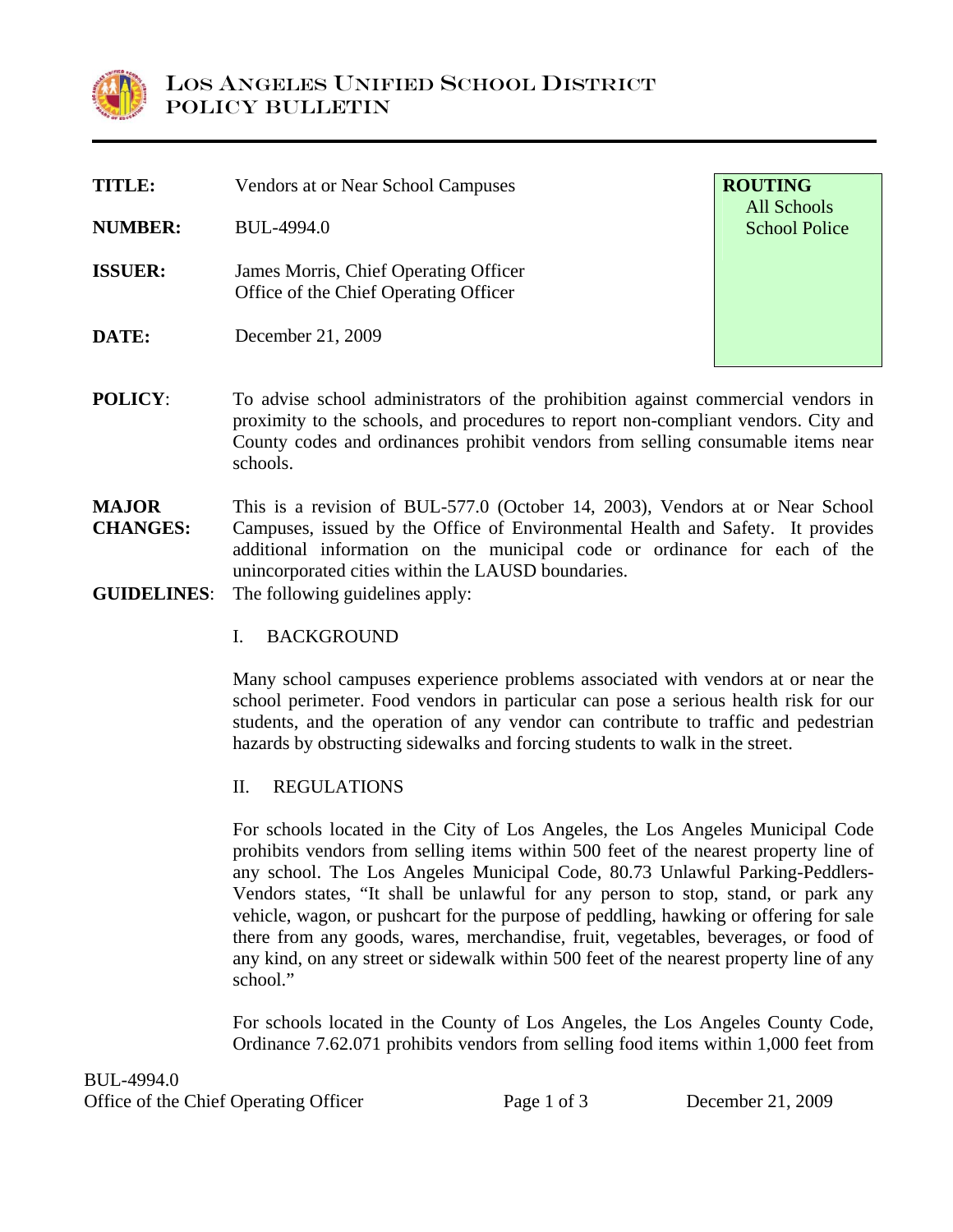

any school property. The Los Angeles County Code, Ordinance 7.62.071 Peddlers of Edible Products Near Schools states, "Any person engaged in the business of peddling or selling liquids or edibles for human consumption shall not engage in business within 1,000 feet from any school property while children are going to or leaving school during opening or closing hours or during the lunch recess period."

For schools located in one of the unincorporated cities listed below, the following municipal code or ordinance prohibits vendors from selling liquids or edibles for human consumption near schools. The applicable distances vendors are prohibited from selling are also listed.

| <b>City</b>                     | <b>Telephone</b> | <b>Municipal Code</b> | <b>Distance</b> |
|---------------------------------|------------------|-----------------------|-----------------|
|                                 | <b>Number</b>    | or Ordinance          | from School     |
| Bell                            | 323-585-1245     | (MC) 10.44.030        | Prohibited      |
| Cudahy                          | 323-560-6076     | $6 - 37.4$<br>(O)     | 200 feet        |
| Florence                        | 323-568-4820     | 7.62.071<br>(O)       | 1,000 feet      |
| Gardena                         | 310-217-9670     | (MC) 10.28.150        | 500 feet        |
| <b>Huntington Park</b>          | 323-826-6661     | $(MC)$ 4-7.1612       | 500 feet        |
| Lomita                          | 310-539-1661     | $(MC)$ 4-1.34         | Prohibited      |
| Marina Del Rey                  | 310-482-6000     | 7.62.071<br>(0)       | 1,000 feet      |
| Maywood                         | 323-562-5005     | $(MC)$ 4-3.1112       | Prohibited      |
| San Fernando                    | 818-898-1267     | $(MC)$ 90-206         | 500 feet        |
| Topanga                         | 818-878-1808     | 7.62.071<br>(O)       | 1,000 feet      |
| <b>Universal City</b>           | 310-855-8850     | 7.62.071<br>(O)       | 1,000 feet      |
| Vernon                          | 323-583-8811     | None                  | N/A             |
| <b>View Park</b>                | 310-482-6000     | 7.62.071<br>(0)       | 1,000 feet      |
| <b>Walnut Park</b>              | 323-568-4800     | 7.62.071<br>(0)       | 1,000 feet      |
| <b>West Athens</b>              | 323-568-4800     | 7.62.071<br>(0)       | 1,000 feet      |
| Westmont                        | 310-671-7531     | 7.62.071<br>(0)       | 1,000 feet      |
| West Hollywood                  | 310-855-8850     | (MC) 5.92.050         | 1 Block         |
| Carson                          | 310-830-1123     | $(MC)$ 4118           | 1,500 feet      |
| Commerce                        | 323-264-4151     | (MC) 5.16.011         | 250 feet        |
| East Los Angeles                | 323-264-4515     | 7.62.071<br>(O)       | 1,000 feet      |
| Hawthorne                       | 310-675-4443     | $(MC)$ 9.64.020       | 500 feet        |
| Inglewood                       | 310-412-5206     | $(MC)$ 3-71           | 300 yards       |
| <b>Monterey Park</b>            | 626-573-1311     | $(MC)$ 9.81.010       | 300 feet        |
| Rancho Palos Verde 310-539-1661 |                  | (MC) 5.28.60          | 200 feet        |
| South Gate                      | 323-563-5400     | (MC) 2.10.800.E.2     | 1 block         |
| <b>West Compton</b>             | 310-605-6500     | 7.62.071<br>(O)       | 1,000 feet      |
| Willowbrook                     | 323-568-4800     | 7.62.071<br>(O)       | 1,000 feet      |